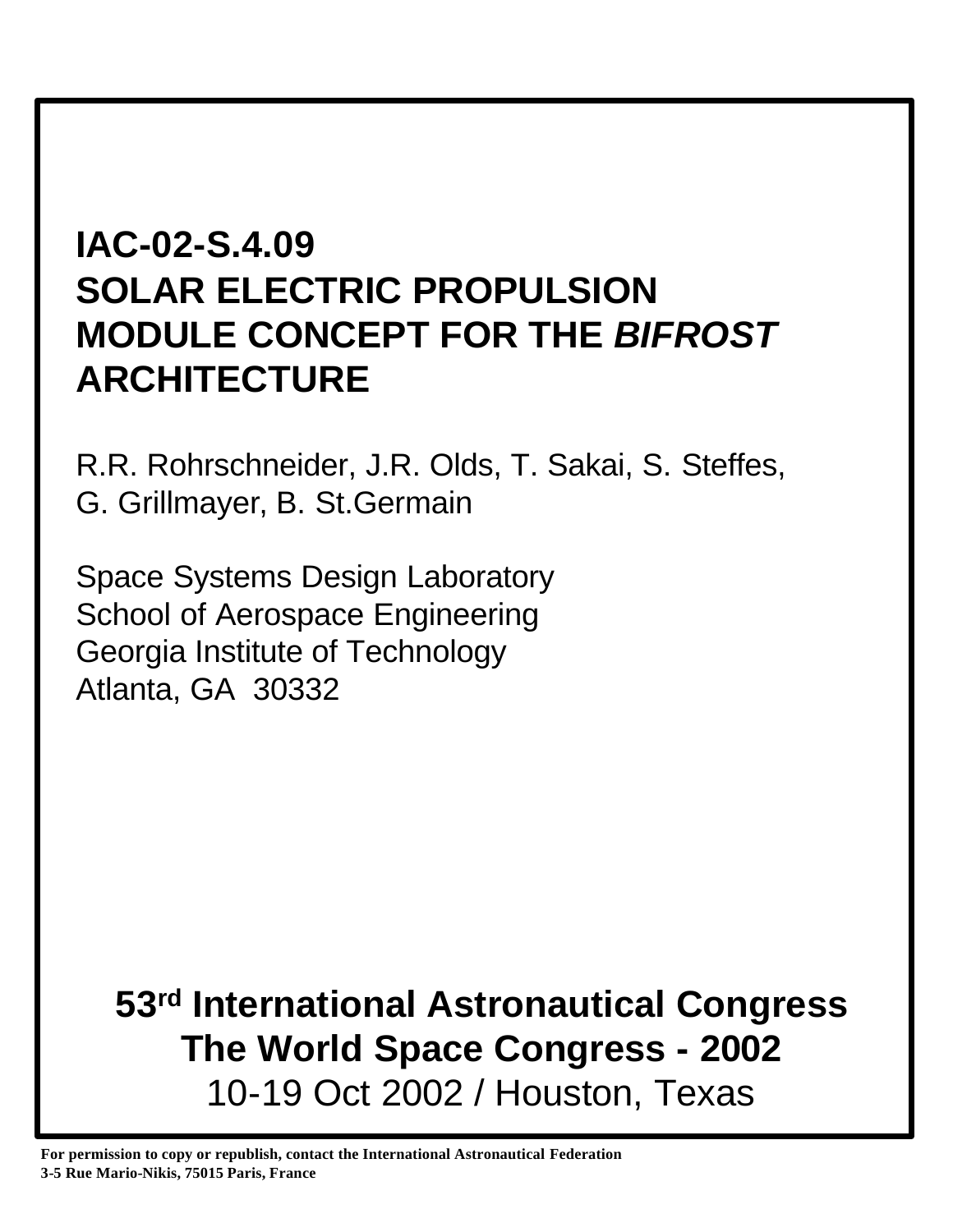# **Solar Electric Propulsion Module Concept For The** *Bifrost* **Architecture**

Rohrschneider, R. R.\*, Olds, J. R.<sup>†</sup>, Sakai, T.<sup>\*</sup>, Steffes, S<sup>\*</sup>., Grillmayer, G.<sup>\*</sup>, St. Germain, B.<sup>\*</sup>

Space Systems Design Lab School of Aerospace Engineering Georgia Institute of Technology, Atlanta GA, 30332-0150 reuben\_rohrschneider@ae.gatech.edu

#### **ABSTRACT**

This paper describes the design of a solar electric propulsion module for the *Bifrost* architecture. *Bifrost* consists of a magnetic levitation launch tube with the exit end elevated to 20 km. A 35,000 kg hybrid logistics module (HLM) is designed to attach to an array of propulsion modules that accommodate different missions. The solar electric propulsion (SEP) module is designed to circularize a payload in Geosynchronous Earth orbit (GEO) from a highly elliptic transfer orbit. A configuration consisting of a central spacecraft body propelling itself with electric thrusters and gathering solar power from two inflatable concentrating reflectors was chosen. Concentrating reflectors were chosen over thin film arrays due to the large mass savings.

Details of the conceptual design process are presented. Disciplines include trajectory, power system, propulsion, and weights & sizing. A computational framework was used to wrap the disciplinary analysis to speed the design process, and optimization was performed to minimize the initial mass of the vehicle from within the design framework. The resulting vehicle has an initial mass in orbit of 40,780 kg.

A demonstration model was then designed and constructed from the conceptual design. The manufacturing process for the inflatable reflector and

\* - *Graduate Research Assistant, Georgia Institute of Technology, Atlanta GA, 30332*

the spacecraft body are described in detail. The demonstration model shows that an inflatable reflector is a feasible method of generating large amounts of power in space.

# **NOMENCLATURE**

| AKM         | Apogee Kick Motor                    |
|-------------|--------------------------------------|
| CAD         | <b>Computer Aided Design</b>         |
| DSM         | Design Structure Matrix              |
| GEO         | Geosynchronous Earth Orbit           |
| HLМ         | <b>Hybrid Logistics Module</b>       |
| Isp         | Specific Impulse (sec.)              |
| <b>MERs</b> | <b>Mass Estimating Relationships</b> |
| SEP         | Solar Electric Propulsion            |

#### **INTRODUCTION**

Humanity has dreamed of expanding their realm to include space and other planetary bodies and to use space to improve our own planet. Most of these goals require a large mass in Earth orbit. However, before this becomes practical the cost of access to space must be reduced drastically. *Bifrost* is one of many 4<sup>th</sup> generation launch concepts designed to reduce the cost of access to space, and hence enable projects such as space solar power and human exploration of other planets. The overall architecture is based on a concept developed by Powel et al [1].

This paper concentrates on the propulsion module designed to take a payload from a highly elliptical transfer orbit to GEO. After release from the magnetic-levitation launch tube the propulsion module must be capable of circularizing the HLM in GEO from a highly elliptic orbit. Constraints are imposed

<sup>† -</sup> *Associate Professor, Georgia Institute of Technology, Atlanta GA, 30332*

Copyright © 2002 by Reuben R. Rohrschneider and John R. Olds. Published by the American Institute of Aeronautics and Astronautics. Released to IAF/IAA/AIAA to publish in all forms.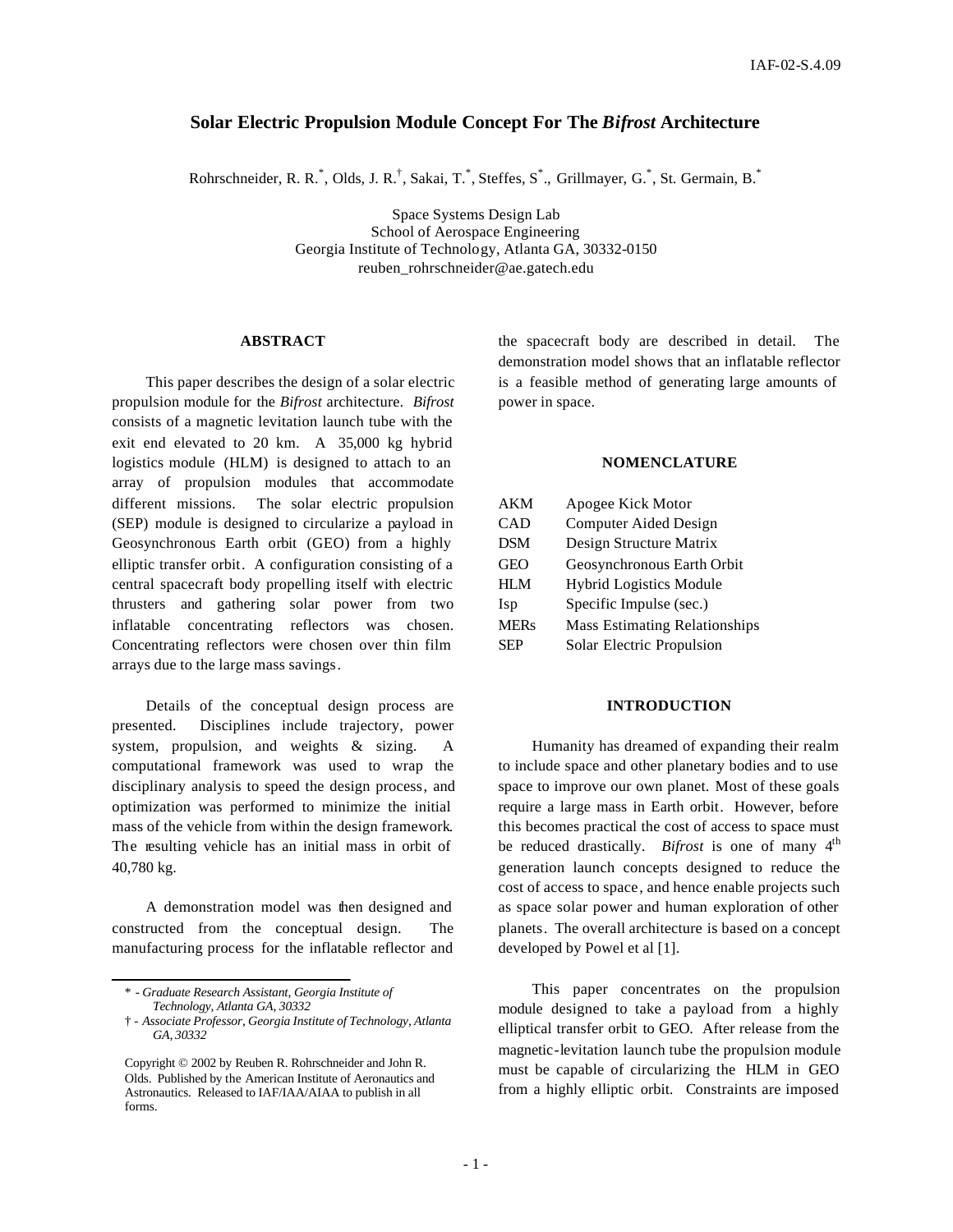by the launch tube diameter and aerodynamic fairings on the vehicle.

A SEP system was chosen to provide thrust since the time of flight was not constrained, and the high specific impulse (Isp) would allow a large payload fraction. Several concepts exist for SEP systems including the traditional rigid solar panels, thin film solar arrays, solar concentrators using lenses, and solar concentrators using reflectors. The reflector system was chosen, allowing the array to be placed very close to the high power components, requiring less power distribution and management, and hence improving system efficiency. Additionally, inflatable reflectors offer a significant weight advantage over rigid solar panels on satellites.

Once the conceptual design was finished, more detailed design was undertaken, resulting in a demonstration model. This process included packaging of the reflectors and lenses within the spacecraft for launch, fabrication methods for the inflatable lens and the supporting struts, and an electronics package to show that the concentrator works. This type of vehicle is lighter and potentially cheaper than a comparable vehicle made with thin film arrays, and the concentrating reflector was shown to be a viable means of boosting power.

#### **CONCEPT OVERVIEW**

Bifrost is a 4<sup>th</sup> generation launch architecture that could drastically reduce the cost of placing payloads in Earth orbit and beyond. It consists of a magneticlevitation launch tube on the equator with one end elevated to approximately 20 kilometers above sea level. Logistics modules with attached propulsion modules and aerodynamic fairings are accelerated through the launch tube at speeds varying according to the desired orbit. The propulsion module attached to each logistics module must then provide the velocity to achieve the desired final orbit. *Bifrost* is setup to launch a common HLM with a number of different propulsion modules suited for different in space applications.

The SEP module, shown in Figure 1, is designed to take a 35,000 kg HLM from the end of the launch

tube to GEO. The module makes use of inflatable technology to reduce the mass of solar power generation system, and electric propulsion for its efficiency.



Figure 1: The SEP module shown in Earth orbit.

#### *Mission Profile*

Once the SEP vehicle and HLM exit the *Bifrost* launch tube on the equator, and a sufficiently low dynamic pressure is reached, the nose and tail cones are jettisoned. The vehicle then coasts to an apogee altitude of 28,620 km, when a solid apogee kick motor (AKM) is fired to raise the perigee from 20 km to 100 km. Raising the perigee is necessary to reduce drag, so the vehicle doesn't crash into the launch site after one orbit. The two lens assemblies are then deployed, and the reflectors inflated. The SEP module uses its ion engine for about 60º centered on apogee, for the next 1000 orbits, to reduce the eccentricity of its orbit to zero. The orbit is then raised by continuous thrusting until the vehicle reaches GEO, where the payload is deployed. A notional trajectory is sketched in Figure 2.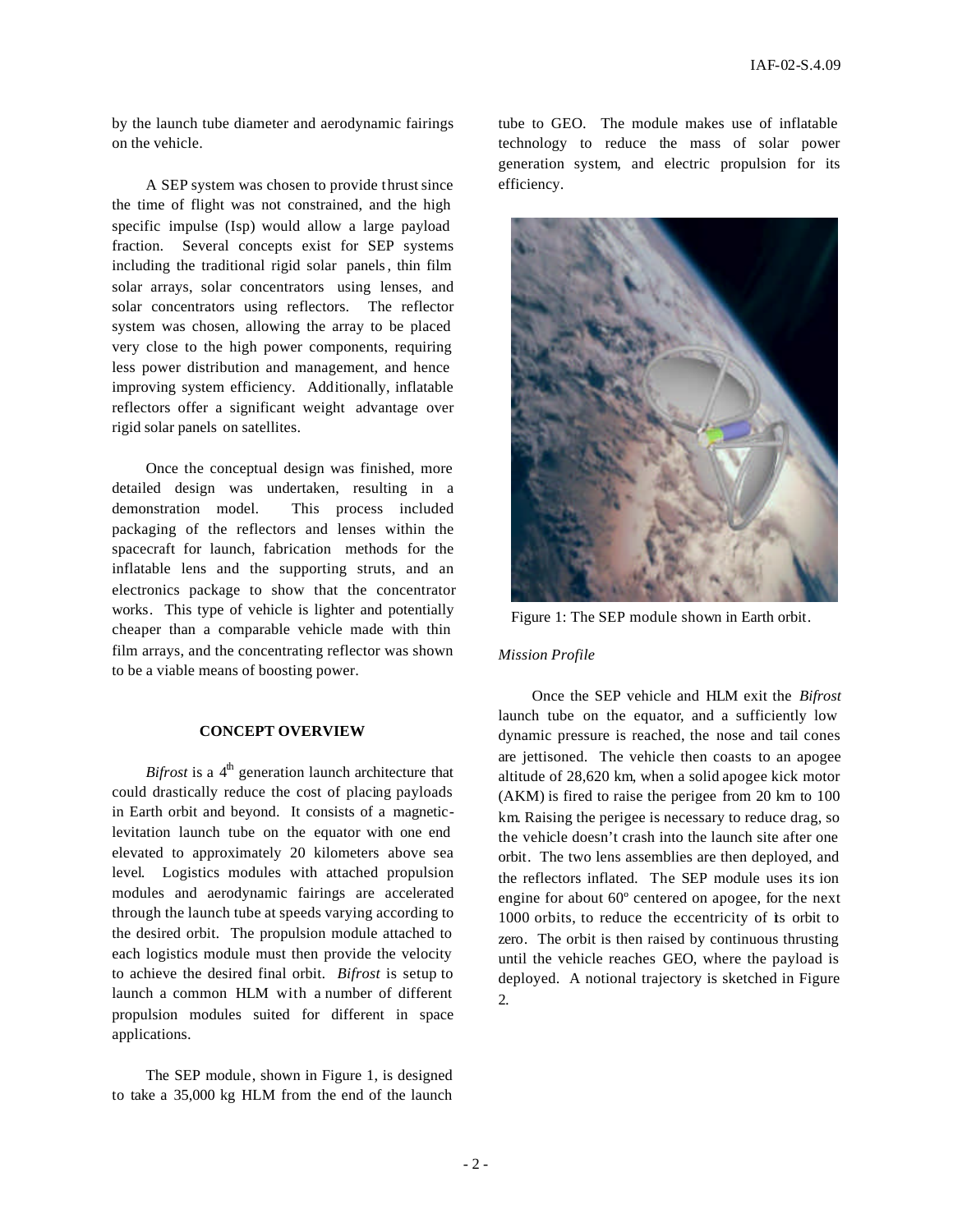

Figure 2: Notional spiral trajectory showing circularization, and the orbit rising to GEO.

# **DESIGN METHOD**

The SEP module for *Bifrost* was designed using multi-disciplinary methods. Each team member created a tool to analyze one aspect of the SEP module and a computational framework was used to link them together across multiple computer platforms. design structure matrix (DSM) is a convenient way to show the coupling between the disciplines used to analyze a design. In a DSM data flow is clockwise, such that lines in the upper right represent feedforward, and lines in the lower left are feed-back. Figure 3 shows the DSM for this design problem. The two feed-back loops in the DSM are the reason iteration is necessary to converge the design.

Four main disciplinary analyses were included in the design process: trajectory, power, propulsion, and weights & sizing. The trajectory analysis takes the vehicle mass and thrust and calculates the required propellant mass fraction to reach the desired orbit. The power analysis takes the reflector and solar array parameters and finds the power available in Earth orbit. The propulsion analysis takes the available power and calculates the available thrust. The weights & sizing analysis takes parameters from all of the preceding analyses and calculates a total vehicle mass, which is then compared to the initial guess given to the trajectory analysis. If they are the same, then the

design is converged. If they are not, the analyses are iterated on until the guess is the same as the calculated output. The disciplinary analyses are explained in more depth in the following sections of this paper.

The computational framework ModelCenter® was used to link the disciplinary analyses, to perform the iteration, and to optimize the vehicle. The use of a computational framework saved a large amount of time over the traditional method of passing variables manually between team members and enabled numerical optimization of the entire vehicle.



Figure 3: DSM for the SEP module design.

# **DISCIPLINARY ANALYSES**

#### *Configuration*

The power generation system and the geometry constraints imposed by the launch tube are the primary drivers in the vehicle configuration. Once a vehicle configuration was decided on, Pro/Engineer® was used to help determine vehicle packaging and position of the inflatable reflectors. The solid models are used to determine constraints on the location and size of the inflatable reflectors during the optimization process. All necessary data is transferred from the computer aided design (CAD) model to a spreadsheet for easy access while performing iteration and optimization.

The dynamic response of large gossamer structures pushed the design towards two reflectors rather than one. The desire to reduce power transmission losses placed the solar arrays close to the engines, and the launch tube diameter of 5 meters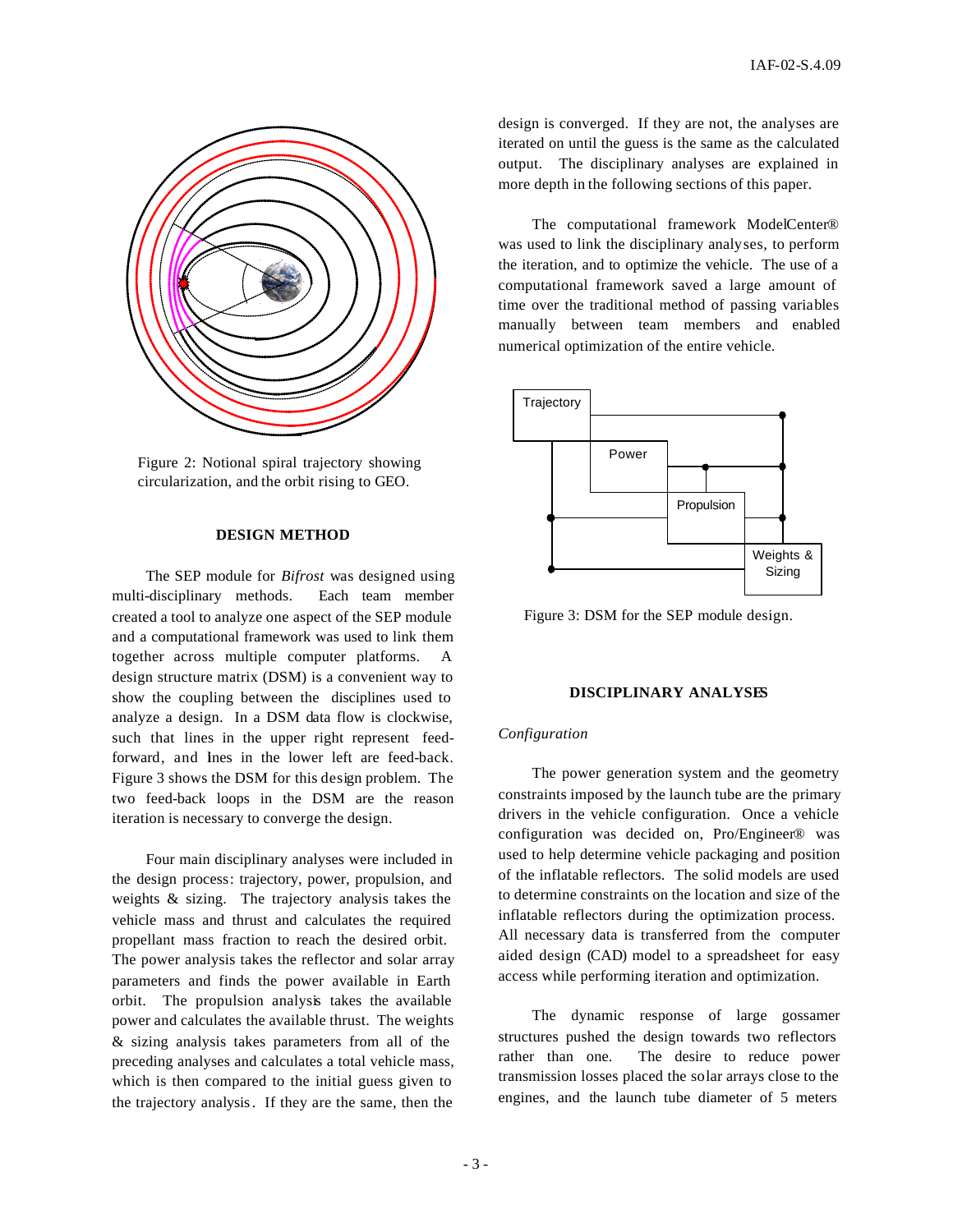required that the reflector and lens assemblies be deployable. Packaging of the reflector and lens assemblies then determined the length of the propulsion module. The final configuration is shown in Figure 4.



Figure 4: Configuration of the SEP module. HLM attaches on the right.

## *Trajectory*

Trajectory analysis was performed using an inhouse numerical integration code. Cowell's method [2] was chosen for its simplicity, and the ease with which additional influences may be added. A  $4<sup>th</sup>$  order Runge-Kutta numerical integration scheme is used with  $5<sup>th</sup>$  order error correction and adaptive time step [3,4] to improve the computation time. The program

is capable of setting multiple engine starts and stops, sideslip angle, and angle of attack based on true anomaly. A gravity model including  $J_2$  terms is incorporated into the program along with aerodynamic drag at low altitudes. Several stopping conditions are available including eccentricity, radius, and inclination.

Since the perigee of the initial transfer orbit is within the atmosphere, the first thrust maneuver must increase the perigee above the atmosphere. The low thrust electric propulsion cannot provide a sufficient boost in one orbit, so a solid AKM was added to the design. Reliability of the reflector deployment was also a concern, and the addition of an AKM solves this problem. The initial boost from the AKM was sized using a spreadsheet and the new position and velocity were then passed to the numerical integration trajectory program.

Two steps were required for the trajectory from the launch tube to GEO. The first step used eccentricity as the stopping condition and commanded thrust for about 60º centered on apogee. The next phase used continuous thrust to increase the orbital radius until GEO was reached. Both phases maintained the thrust parallel to the velocity vector. The Earth shades the vehicle for only 4.8% of the orbital period, and so was not accounted for. Since the SEP module only thrusts for 60° of the orbit, launch timing can be used to determine the argument of periapse to keep the thrust segment out of the shadows during circularization.

### *Propulsion System*

The propulsion system analysis calculates thrust for an ion engine based on a propellant type, exhaust velocity and available power. Using the available power, the Isp is calculated. A curve fit of thruster efficiency as a function of Isp from [5] is used to get the thrust after reducing the input power to account for the power processing unit.

Ion engines were chosen due to their high thrust efficiency at moderate to high Isp. Engines using Xenon, Krypton, and C60 were all analyzed, and the engine with the highest thrust at the prescribed Isp was used.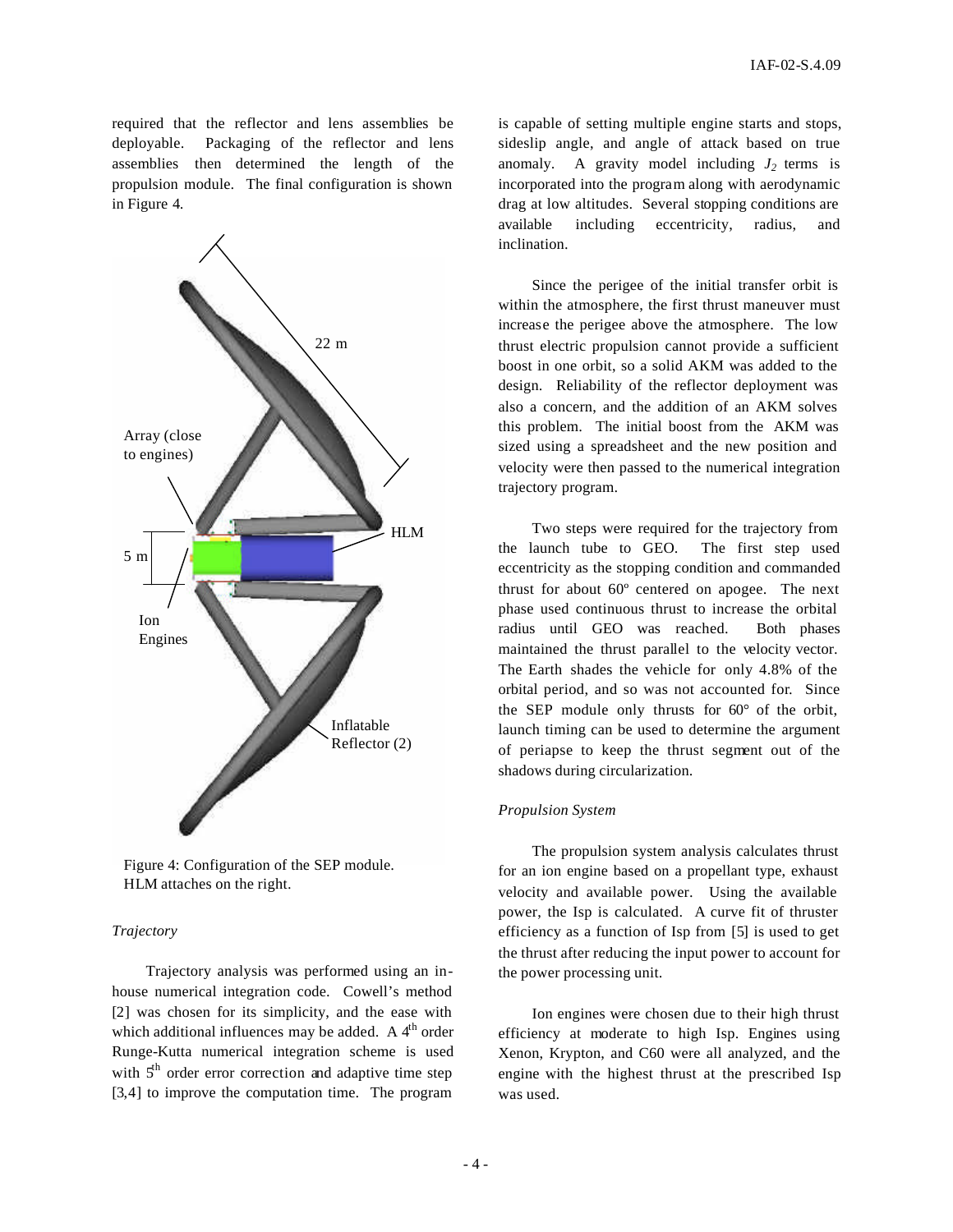Engine mass was also calculated using a curve fit from [5], and accounts for the engine, and the power processing unit. Tank mass, and propellant are calculated in the weights & sizing analysis.

# *Power Generation*

Due to the choice of propulsion system, a large power source is needed. To be environmentally friendly, a solar collector was chosen. Two methods of solar power generation were explored. One uses a traditional thin film solar array with deployable booms. The other uses an inflatable concentrating reflector system with the solar arrays very close to the engines.

## Concentrating Reflector

Several constraints were placed on the concentrating reflector by the vehicle configuration. The reflector must gather light from a position on the side of the vehicle, the reflector must rotate about an axis perpendicular to the vehicle's long axis, the array must be close to the engines, and the rear support strut must rise from the lens to the reflector (so it doesn't block light).

In order for the reflector to concentrate light at a point, a parabolic shape must be used. For the remainder of this paper, the parabola constant refers to the constant in front of the squared term in the equation for a parabola. The constraint that the reflector gather light from the side of the vehicle requires that a section of a parabola be used that is defined by the desired magnification, the parabola constant, and the desired location of the mirror relative to the lens. The rotation constraint, along with the use of solar cells, dictates that the beam of light onto the array must be uniform about the axis of rotation. This means that the light must be straightened by a lens, and the usable beam must be a cylinder, which is then reflected by a mirror onto the solar cells. Finally, the angle of the rear support must be large enough that the support rises more than its diameter over its length, such that it does not block any light between the reflector and the lens. The configuration defined by these constraints is sketched in Figure 5.



Figure 5: Schematic of the concentrating reflector.

Solar cells were chosen for the power generation due to their light weight and simplicity. Typically a high efficiency solar cell has an electric conversion efficiency of 26% at one sun. Since cell efficiency rises with solar concentration up to 300 suns for  $GalnP<sub>2</sub>/GaAs/Ge$  triple junction cells [6] an electric conversion efficiency of 30% was assumed. Due to the high solar radiation, a large amount of heat must be dissipated to maintain the solar cell temperature in a reasonable range. This results in an increase in radiator mass that is accounted for in the weights & sizing analysis. Total mass for the concentrating reflector system at 86.8 kW is 900 kg.

## Thin Film Arrays

The thin film array assumes a structural unit weight of 0.1325 kg/W (3710 kg/28 kW) [7], which is based on the International Space Station arrays. Mass was determined using the same power for both systems. For the design reference of 86.8 kW this results in an array mass of 11,500 kg.

Additionally, location of the solar arrays close to the engines results in a savings of approximately 4% over running wires to traditional solar arrays outside the vehicle. Copper wires running to an equivalent power solar array were used for this calculation. The difference in wire mass is less than 20 kg, but the overall power system mass is lower for the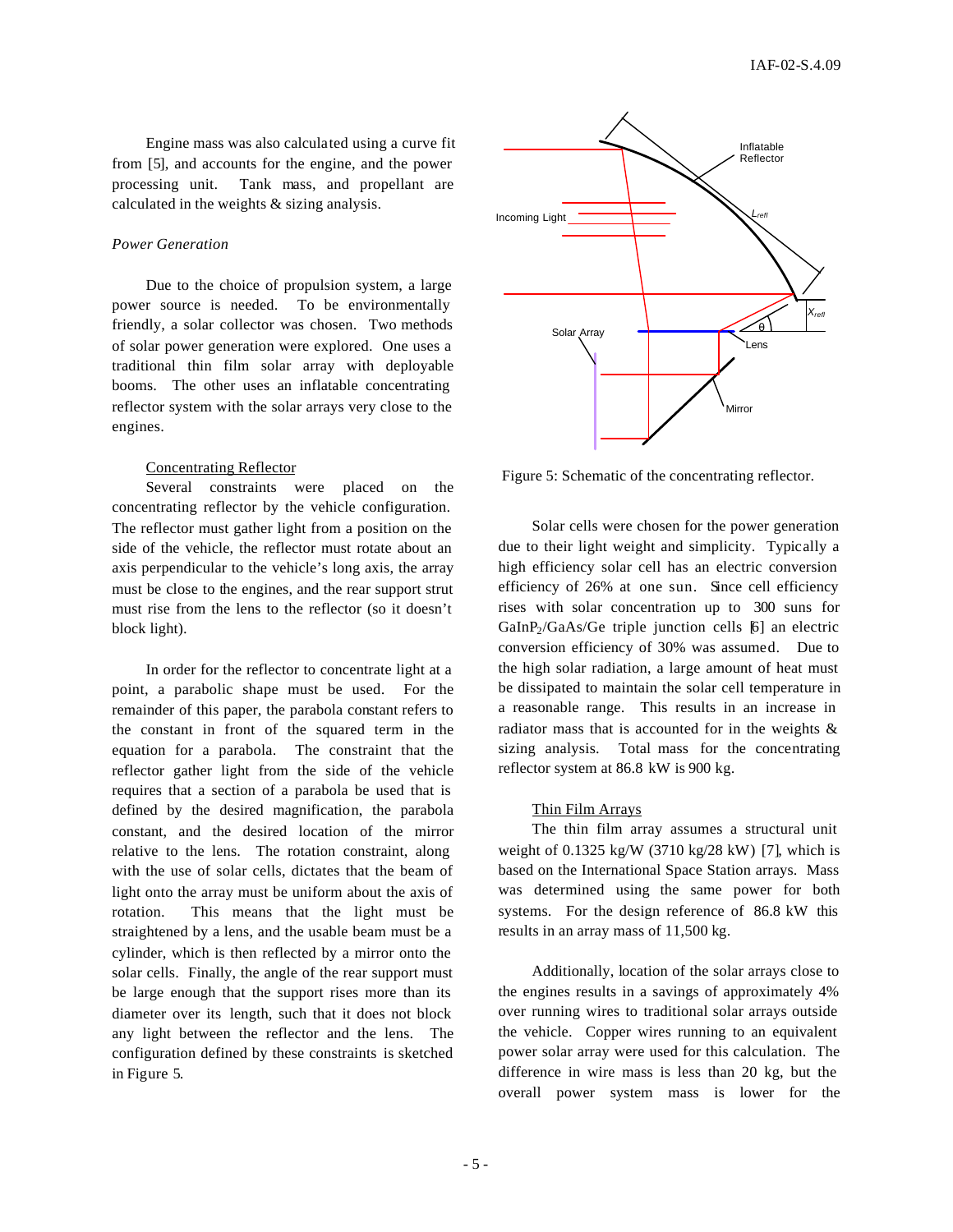concentrating reflector design. Packaging for the thin film array system may be an issue, though it was not explored since mass was enough to rule out this system. Overall the concentrating reflector is a lower mass system for the power output, and a better overall solution for this design.

# *Weights & Sizing*

The weights and sizing analysis for the SEP module consists of a spreadsheet containing parametric mass estimating relationships (MERs). The spreadsheet takes data from the configuration analysis, the power system analysis, the trajectory analysis, and the propulsion analysis to calculate the mass of the SEP module. Since changing the mass ratio and thrust change the mass of the vehicle, iteration must be performed until the vehicle converges.

Table 1: Mass breakdown statement for the optimized SEP module.

| Component                    | Mass (kg) |
|------------------------------|-----------|
| Structure                    | 1,450     |
| Power Generation             | 830       |
| Power Distribution           | 50        |
| <b>Thermal Control</b>       | 190       |
| Propulsion                   | 480       |
| Control and Avionics         | 110       |
| Margin $(20%)$               | 620       |
| Dry Mass                     | 3,730     |
| Reserves and Residuals       | 90        |
| Pressurant                   | 1         |
| Payload                      | 35,000    |
| <b>GEO</b> Mass              | 38,820    |
| <b>Boost Propellant Mass</b> | 1,790     |
| $\mathbf{M}_{\mathbf{init}}$ | 40,610    |
| <b>AKM Mass</b>              | 170       |
| <b>Initial On Orbit Mass</b> | 40,780    |

The MERs used are based on near term technology which assumes that structural elements are aluminum or carbon/epoxy composite. Mass for the inflatable reflector was modeled as a mass per area of inflatable where this metric was assumed to be comparable to existing systems built by L'Garde [8]. A rigidizing structure was used such that replenishment gas is not required to keep the structure inflated. Advanced light weight avionics and titanium

tanks are also assumed. A twelve point mass breakdown statement for the optimized vehicle design is shown in Table 1.

### **OPTIMIZATION**

Use of a computational framework enabled system level numerical optimization. Each of the disciplinary analyses were wrapped and added to the model. In addition to the disciplinary analysis, several built in optimization methods are available. The design was converged using a script component that performs fixed point iteration.

After several trial runs, sequential quadratic programming was chosen as the most effective optimization scheme of those available in ModelCenter®. The optimization process used the normalized initial mass for the objective function, with the goal to minimize this quantity. Table 2 lists the constraints and the design variables with their upper and lower bounds. *q*, the angle of the rear reflector support strut is limited to prevent shading from the strut. The rear strut length,  $D_l$ , and the overall reflector length, *Lrefl*, are limited in size to keep the structural dynamics problems to a minimum. Side constraints were placed on the parabola constant, *Xrefl*, exhaust velocity, and magnification to keep them within physically reasonable bounds. The design variables are the parabola constant, the position of the lower edge of the reflector, *Xrefl*, the exhaust velocity, and the magnification. All other quantities were fixed due to the *Bifrost* launch architecture.

Table 2: Constraints and design variables with their bounds.

| Variable              | Lower  | Upper  |  |
|-----------------------|--------|--------|--|
|                       | Bound  | Bound  |  |
| $q$ (deg.)            | 3      | None   |  |
| $D_l(m)$              | None   | 60     |  |
| $L_{refl}$ (m)        | None   | 45     |  |
| Parabola Const.       | 0.001  | 0.1    |  |
| $X_{\text{refl}}$ (m) | 0.01   | 1.0    |  |
| Exhaust Vel. $(m/s)$  | 14,000 | 40,000 |  |
| Magnification         | 40     | 800    |  |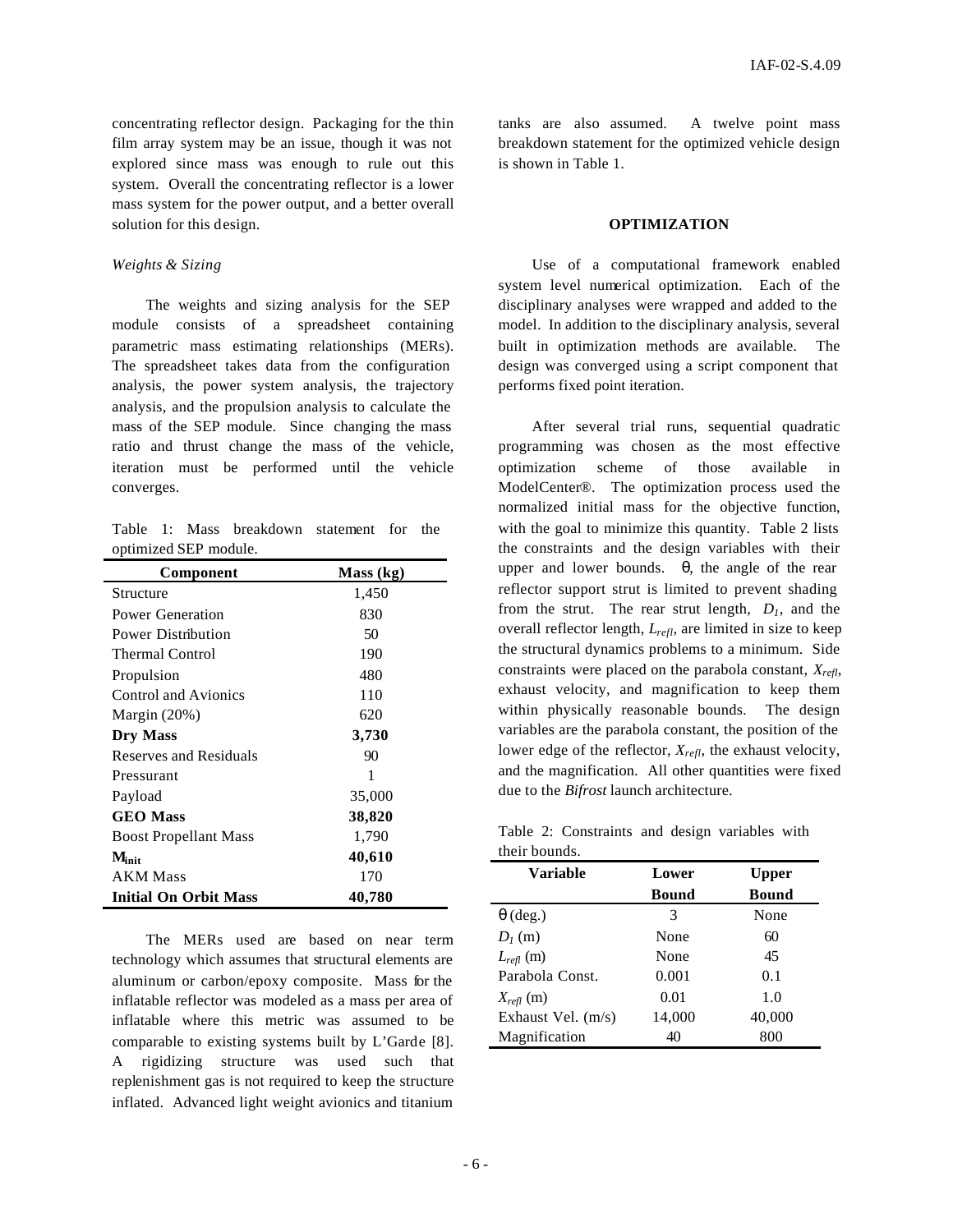To aid the optimizer, the objective function, the constraints, and the design variables were all normalized. The default settings were used for finite difference gradients and convergence.

## **RESULTS**

On completion of the optimization, the vehicle had lost significant mass from the initial guesses for the design variables. The final values of the design variables and select outputs are shown in Table 3. All variables are up against constraints except for the parabola constant, and the reflector dimensions *Lrefl* and  $D_1$ . Since no time constraint was specified the exhaust velocity is at the maximum allowed for ion engines to maximize the engine Isp, and hence reduce mass. The reflector dimensions are primarily derived from the exhaust velocity since this determines the power required and the reflector size. Trip time came to 575 days due to the lack of a time constraint. Depending on the cargo, this trip time may not be acceptable. Earlier in the design process optimization was performed with a minimum thrust constraint of 13 Newtons, resulting in a trip time of 190 days, but a much higher initial mass of 49,530 kg.

|                     |  |  | Table 3: Design variables and selected outputs |  |  |  |
|---------------------|--|--|------------------------------------------------|--|--|--|
| after optimization. |  |  |                                                |  |  |  |

| Variable                            | Value   |
|-------------------------------------|---------|
| Parabola Constant                   | 0.03476 |
| $X_{refl}$ (m)                      | 0.9779  |
| Magnification                       | 40.0    |
| Exhaust Velocity (m/s)              | 40,000  |
| $q$ (deg.)                          | 3.0     |
| $D_l(m)$                            | 18.7    |
| $L_{refl}(m)$                       | 22      |
| $A_{\text{refl}}$ (m <sup>2</sup> ) | 305     |
| Mass Ratio                          | 1.04622 |
| $M_{init}$ (kg)                     | 40,610  |
| Propellant Mass (kg)                | 1,790   |
| Engine Thrust $(N)$                 | 4.22    |
| Engine Isp (sec)                    | 4,077   |
| <b>Engine Propellant</b>            | Xenon   |

#### **DEMONSTRATION MODEL**

Once the paper design was finished, further detail was put into the model in order to construct a  $1/20<sup>th</sup>$  scale demonstration model. Additional detail was mainly required for manufacturing purposes. The basis for the scale model was an early version of the design prior to optimization. It had a higher magnification (72), and a higher engine thrust. Vehicle body dimensions were nearly identical due to the diameter constraints, and high packaging efficiency of inflatable structures. The earlier model was chosen so that work could begin on hardware prior to completion of the optimization. Initial tests were performed to verify our concepts, and then the final parts were manufactured. The majority of the work was performed by the graduate research assistants in the Space Systems Design Lab with some assistance from the Aerospace Engineering department machine shop.

# *Inflatable Reflector*

The construction of the inflatable reflector was the largest unknown for the demonstration model. The initial concept to heat a mylar sheet and stretch it over a mold was tested with a small mylar sheet and a cooking bowl. Initially the mylar was held by hand and pulled over the bowl. This method worked, but it was easier to shrink the mylar (rather than stretch it) with a heat gun. The next test used tape around the edge of the bowl to secure the mylar. This also worked, but a better surface finish was obtained when some tension was applied to the mylar during the heating process.

To transfer this process to the reflector of the demonstration model, a mold for the mirror shape was necessary. The mold was constructed using cross sections cut from 3 inch thick tooling foam. The cross sections were glued together on a rigid base, and hand sanded until the desired shape was achieved. To obtain a smooth surface, the surface of the foam required coating. Several different paints and adhesives were tried, but all were too thin, and most couldn't handle the temperature required to shrink the mylar. The final solution was to fill high temperature paint with glass bubbles. This produced a good surface finish in only two coats, and with minimal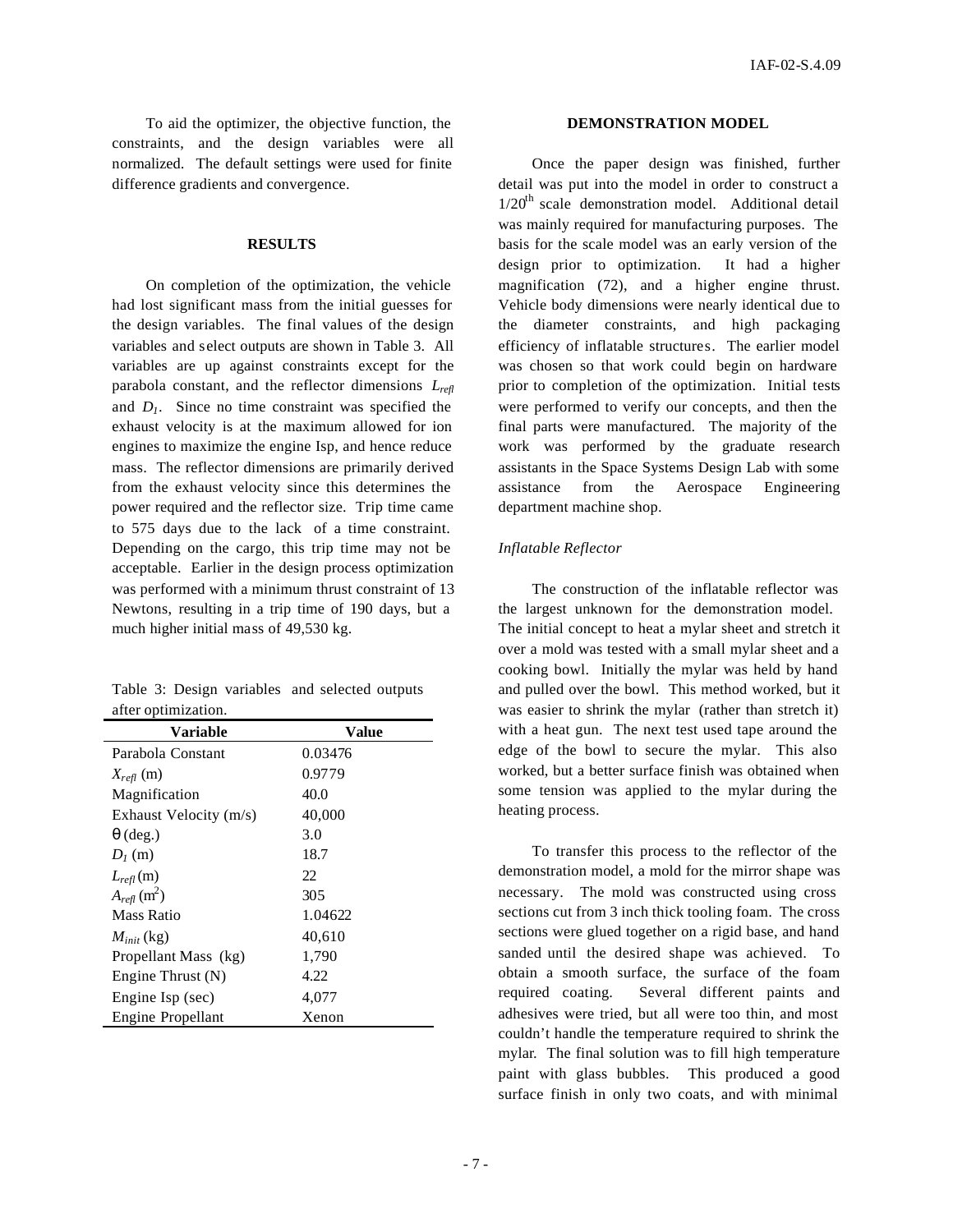

Figure 6: Foam mold in various states of construction. A) Foam mold partly sanded. The steps from the initial cut lines are still partially visible. B) Foam mold sanded and coated.

sanding required. Figure 6 shows the foam mold in various states of the construction process.

Stretching the mylar over the foam mold proved to be difficult due to the size of the part, so a template and supporting frame were constructed to aid the process. Shrinking the mylar with a heat gun over such a large part turned out to be difficult due to the large wrinkles. Making the part from three gores reduced the initial wrinkling and improved the final shape obtained by making the shrinking process easier. Mylar tape was chosen for attaching the gores together since the shrink rate would then match that of the gores. Figure 7 shows the reflector surface in midheating process.

The reflector support structure consists of a circular tube to stretch the reflector, and three supporting tubes to position the reflector relative to the vehicle. The circular tube was constructed by wrapping mylar around a cylindrical mandrel and using mylar tape to secure the free edges to each other. No shrinking of the circular tube was performed, so wrinkles will exist on the inner diameter of the ring. Figure 8 shows the construction process of the support ring. The ring is attached to the reflector with nylon strands, and one small air tube to allow inflation through the struts. The three struts are made around the same tapered mandrel. A tapered mandrel was used because packaging of the tubes at the diameter of the ring support was not possible. The small end of each strut is attached to an acrylic cylinder rigidly affixe d to the spacecraft body. The large end of each strut is glued to the support ring, and a small hole is made between the two so inflation can be performed from the base of the struts.

The inflation system consists of a continuously operating low pressure pump, two valves, and several sections of hose. A continuous air supply is necessary since sealing the structure completely is very difficult



Figure 7: Inflatable reflector surface in midheating process. Note the wrinkles in some areas where the mylar hasn't been shrunk yet.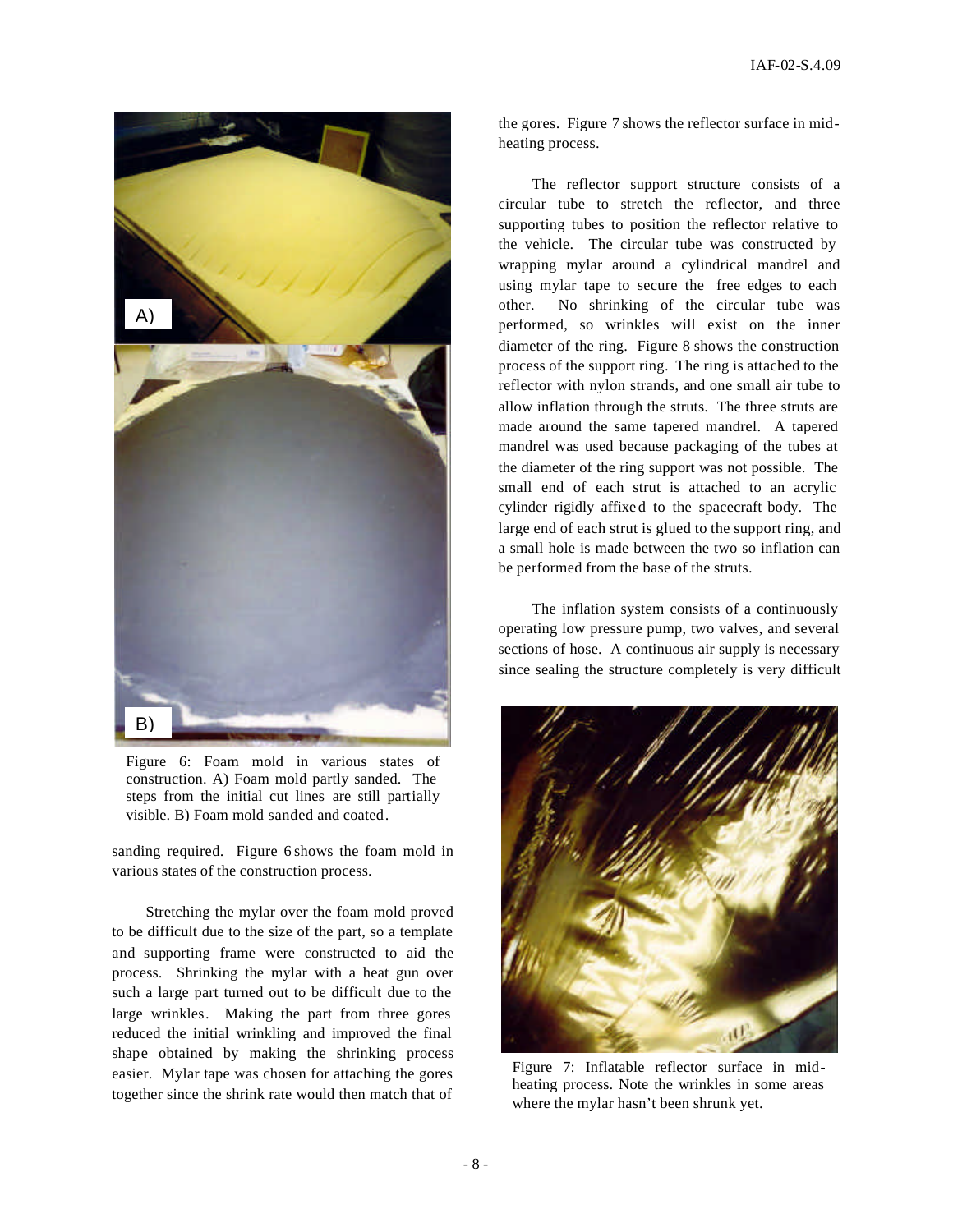

Figure 8: The struts and support tube are carefully wrapped around a mandrel and taped together.

when using tape to join parts. A rigidizable material prevents this problem, and eliminates the need for replenishment gas on the real vehicle.

## *Vehicle Body*

The demonstration model makes use of the low cost and easy machining of nylon sheet in the vehicle body. Two components make up the spacecraft body: the main body, and the rotation table that supports the inflatable reflector. The majority of the parts comprising the spacecraft body were manufactured using a computer numerically controlled mill for speed and accuracy.

In the main vehicle body, the primary structure is an extruded "H" shape with round end caps. Another plastic sheet is used to support the mirror at a 45º angle. Each array bolts to one end of the vehicle. Figure 9 shows the CAD model of the main spacecraft body. The majority of the vehicle is assembled using bolts for quick assembly and easy access after construction.

The rotation table is also constructed primarily by bolting together plastic sheets. An acrylic tube with a plug glued into one end is used to attach the inflatable struts to the rotation table. Adhesive was also used to attach the tubes to the rotation table, and



Figure 9: CAD model of the demonstration model's main spacecraft body.

to attach the air fittings to the tubes. The rotating mechanism is constructed from three rings with the same inner diameter that form a groove in the outer diameter. The rotation table, containing the lens and attachment hardware for the struts, fits in the groove in the outer diameter of the three rings. The three rings are then bolted to the main body of the model, allowing the lens and tubes to rotate. The lens was formed by machining two Fresnel lenses and stacking them to achieve the desired focal length. This was done due to lead time and cost of a custom lens. A CAD model of the rotation table is shown in Figure 10.

A deployment mechanism is necessary in the real vehicle. Due to the small size of the demonstration model, the mechanism would be very difficult to manufacture, and so was left out of the model. Only



Figure 10: CAD model of the demonstration model's rotation table.